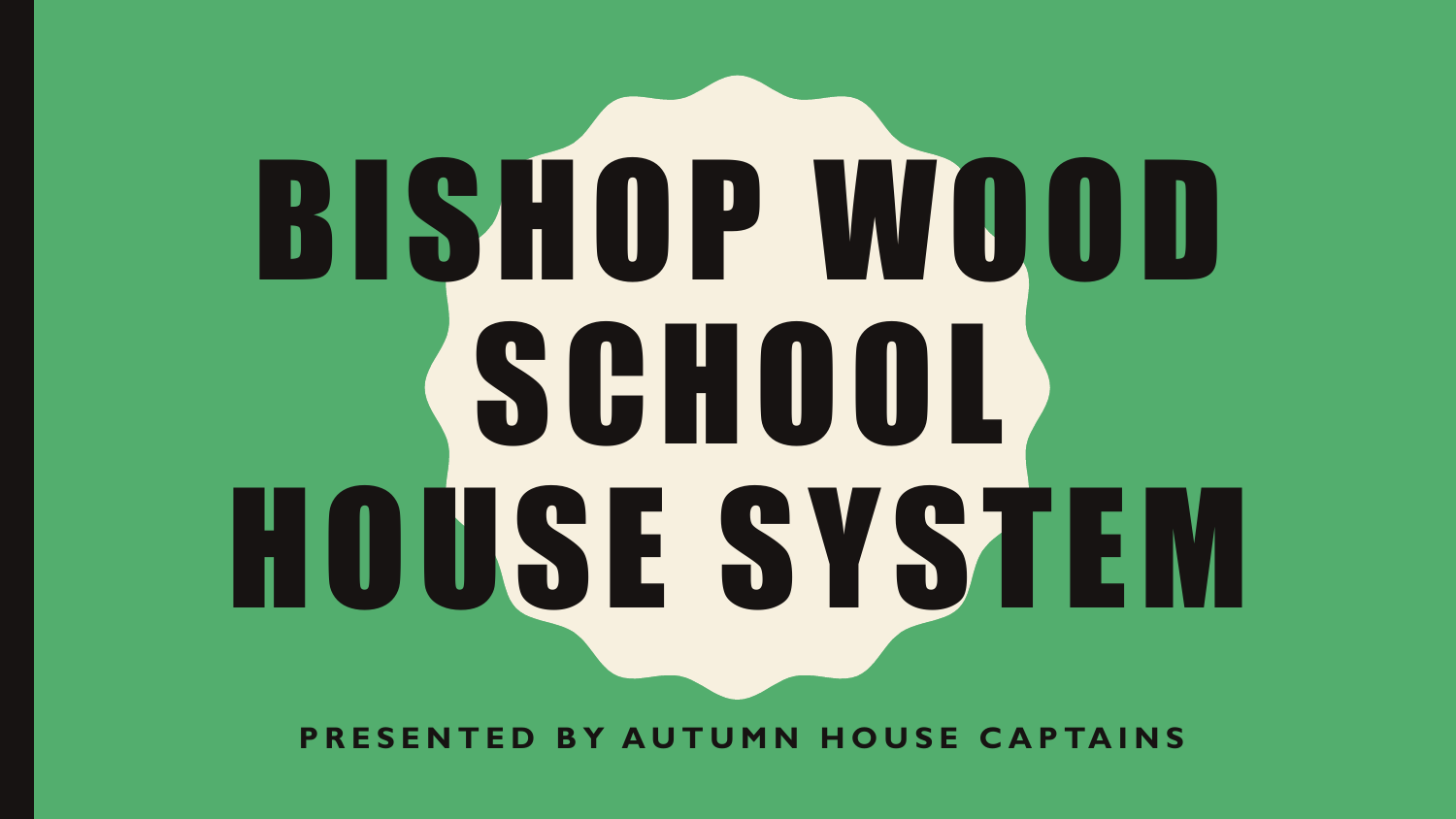#### EARNING A HOUSE POINT

Violet + **Darcey** 

- •Being helpful
- •Being kind
- •Working exceptionally hard
- •Being a good sports person
- •Being resilient
- Following instructions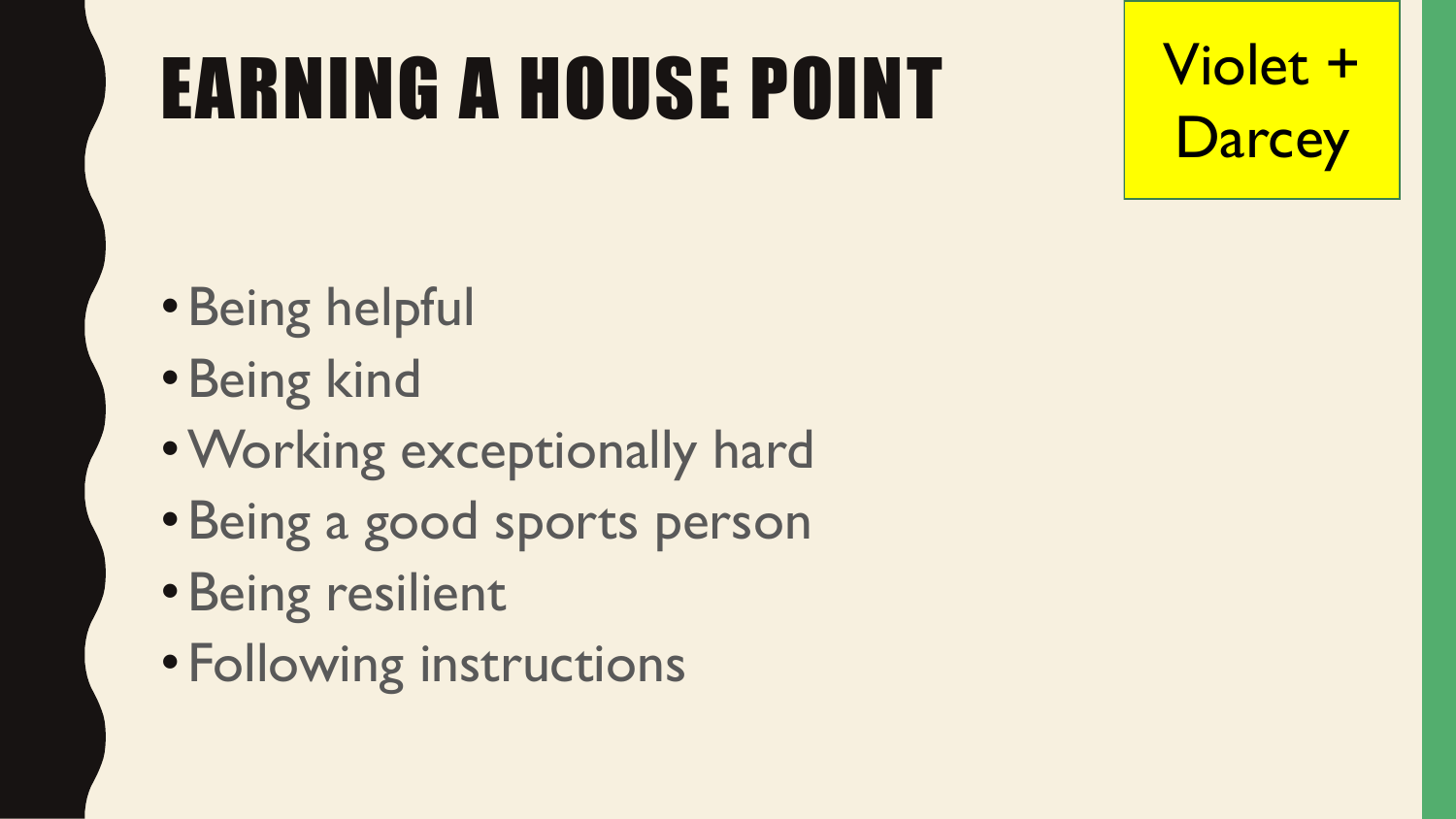## WHO CAN GIVE OUT A HOUSE POINT?

- •Teachers
- •Office Staff
- •Teaching assistants
- •Mr Bye
- •Father Huw
- •Mr Stanley
- •Club leaders
- •Supply Teachers

**Charlotte** + Barney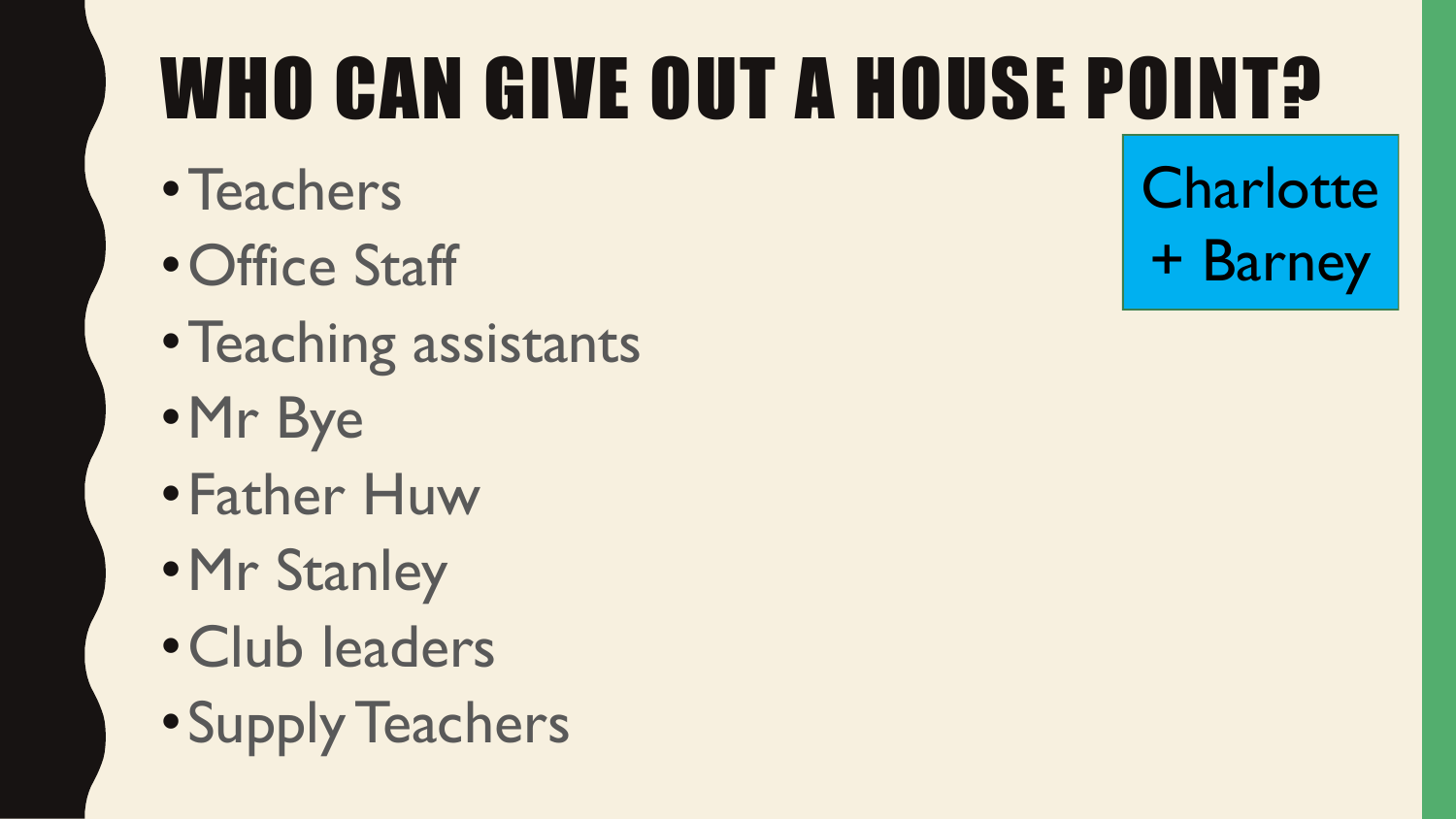#### HOW DO WE ADD UP HOUSE POINTS?

#### House Points

| Jupiter |  |
|---------|--|
| Mars    |  |
| Saturn  |  |
| Venus   |  |

#### **Merryn** Alice

Your teacher will decide which house has come 1st, 2<sup>nd</sup>, 3<sup>rd</sup> and 4<sup>th</sup> in your class

The houses will win these points:  $I^{st} = 20$  points  $2<sup>nd</sup> = 10$  points  $3<sup>rd</sup> = 5$  points 4 2 points

**These points will be collected during Friday morning break time and the winning house will be announced during Mr Stanley's assembly. The house board will be updated with the points each week.**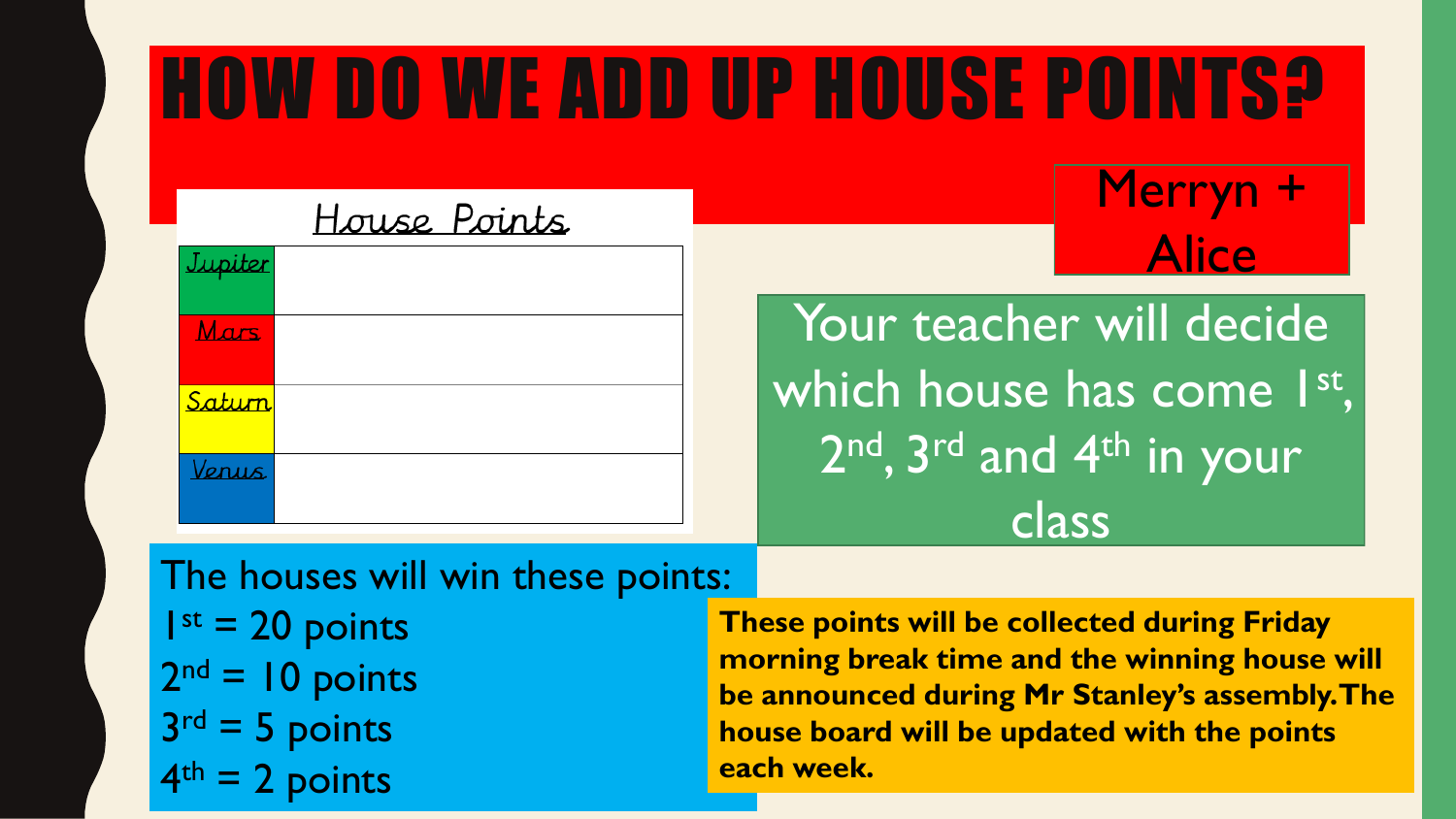# WHAT DO THE POINTS MEAN?

• When your house reaches these targets you will earn these prizes:

Esther +

Sophie

Lunch queue pass – you get to go before everyone else in your year group Your house gets to choose golden time first Non uniform day Movie in the hall with popcorn and cushion PJ day Ice lollies on the field and extra play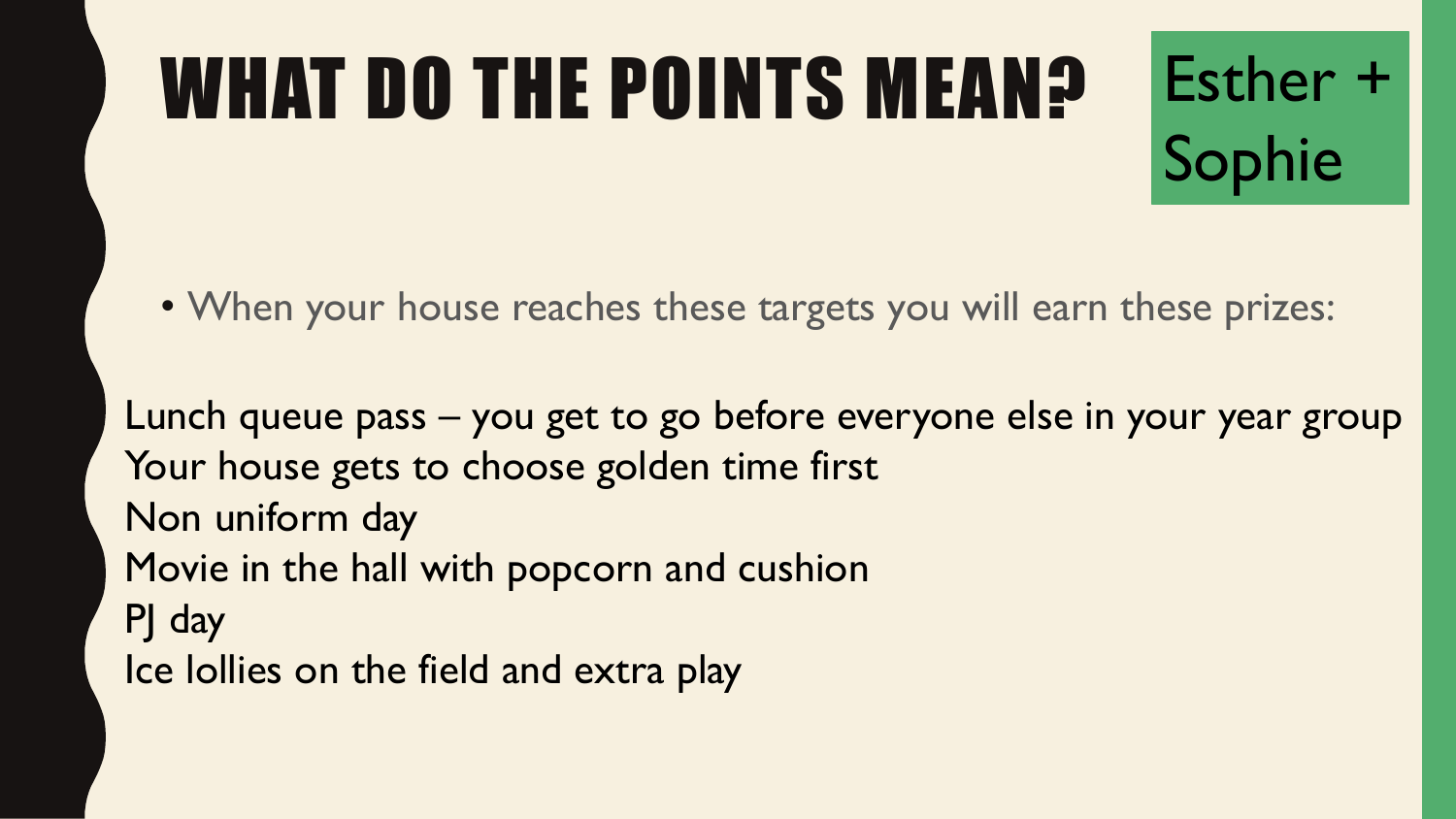#### SORTING HAT!



Violet + **Darcey** 

### Mr Stanley and Mr Ashton will not be part of a house.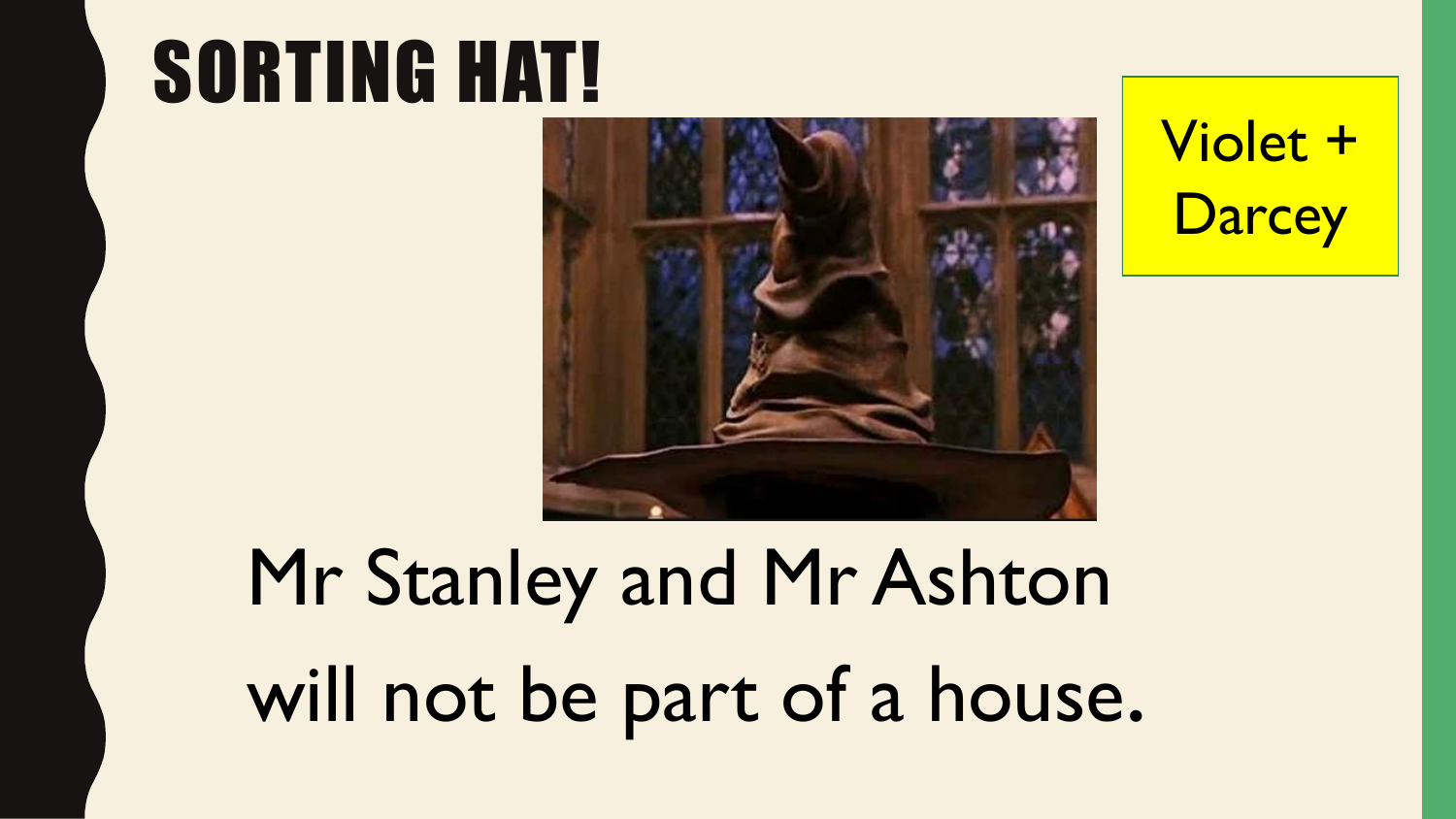#### SATURN

Mrs Dancer Mrs Foskett Ms Hill Mrs Wilton Mrs Spriggs Mrs Adams

Mrs Ing Miss Francis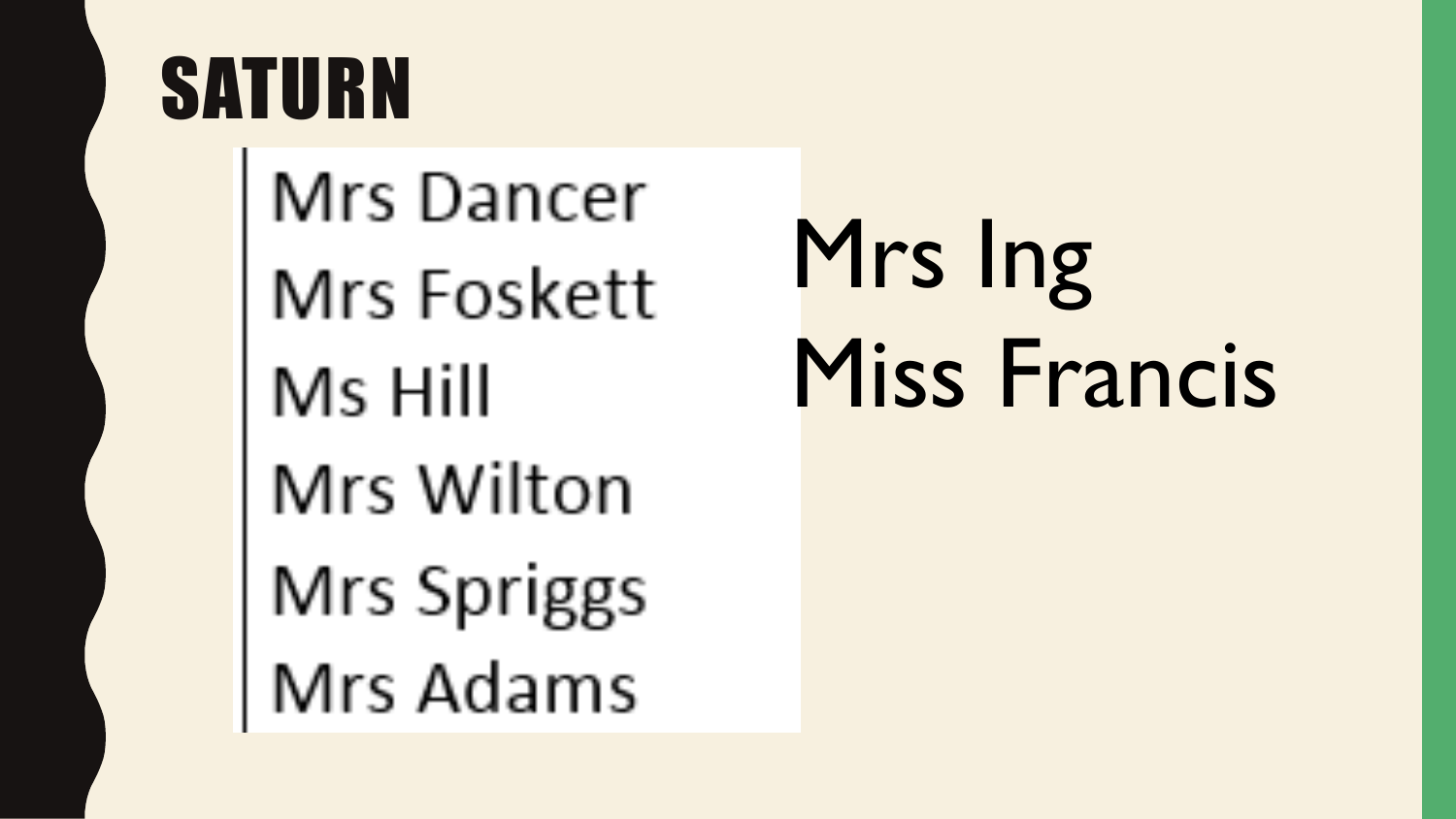#### VENUS

**Mrs Guest** Mr Bye Miss Cooper Mrs Wager Mrs Lane Mrs Hamilton

## Mrs Clark Mrs McGhee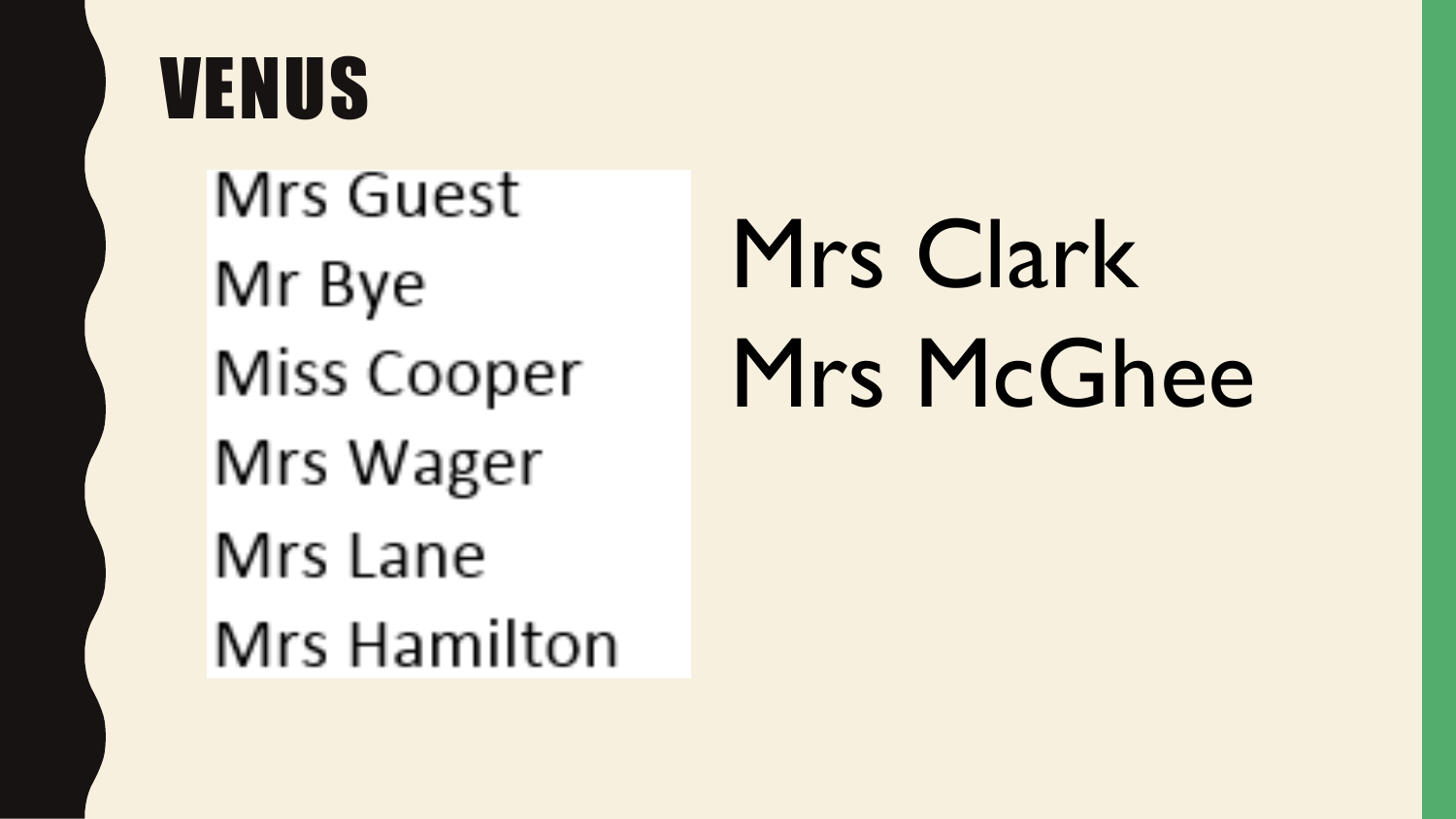#### JUPITER

Mrs Sharman Mrs Spanswick Mrs Bourke Mrs Lloyd Mrs Quoroll Mrs Titley

Mrs Day Mrs Reeve Miss Record